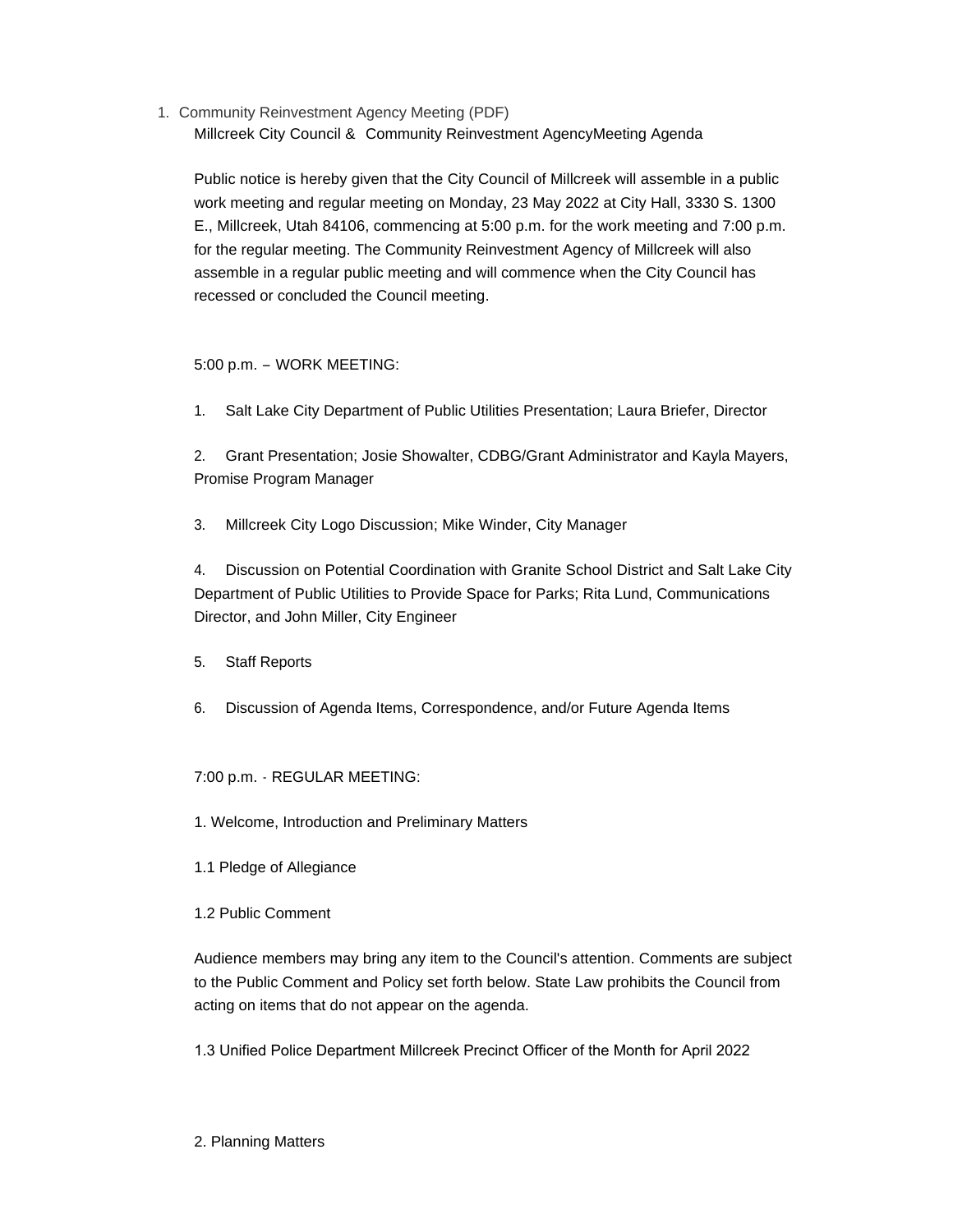2.1 Discussion and Consideration of Ordinance 22-26, Accepting the Pinnacle Place Cul-De-Sac as a Public Street

3. Financial Matters

3.1 Unified Police Department Funding Discussion

3.2 Public Hearing on Consideration of a Monetary Appropriation of Up to \$10,000 to Trails Utah

3.3 Discussion and Consideration of Ordinance 22-25, Approving a Monetary Contribution of up to \$10,000 to Trails Utah

- 4. Reports
- 4.1 Mayor's Report
- 4.2 City Council Member Reports
- 4.3 City Treasurer's Report
- 4.4 Staff Reports
- 4.5 Unified Fire Authority Report
- 4.6 Unified Police Department Report
- 5. Consent Agenda
- 5.1 Approval of April 25, 2022 Work Meeting and Regular Meeting Minutes
- 5.2 Approval of May 9, 2022 Work Meeting and Regular Meeting Minutes
- 6. New Items for Subsequent Consideration
- 7. Calendar of Upcoming Events
- Canyon Rim Citizens Association Mtg., 6/1/22, 7:00 p.m.
- East Mill Creek Community Council Mtg., 6/2/22, 6:30 p.m.
- Mt. Olympus Community Council Mtg., 6/6/22, 6:00 p.m.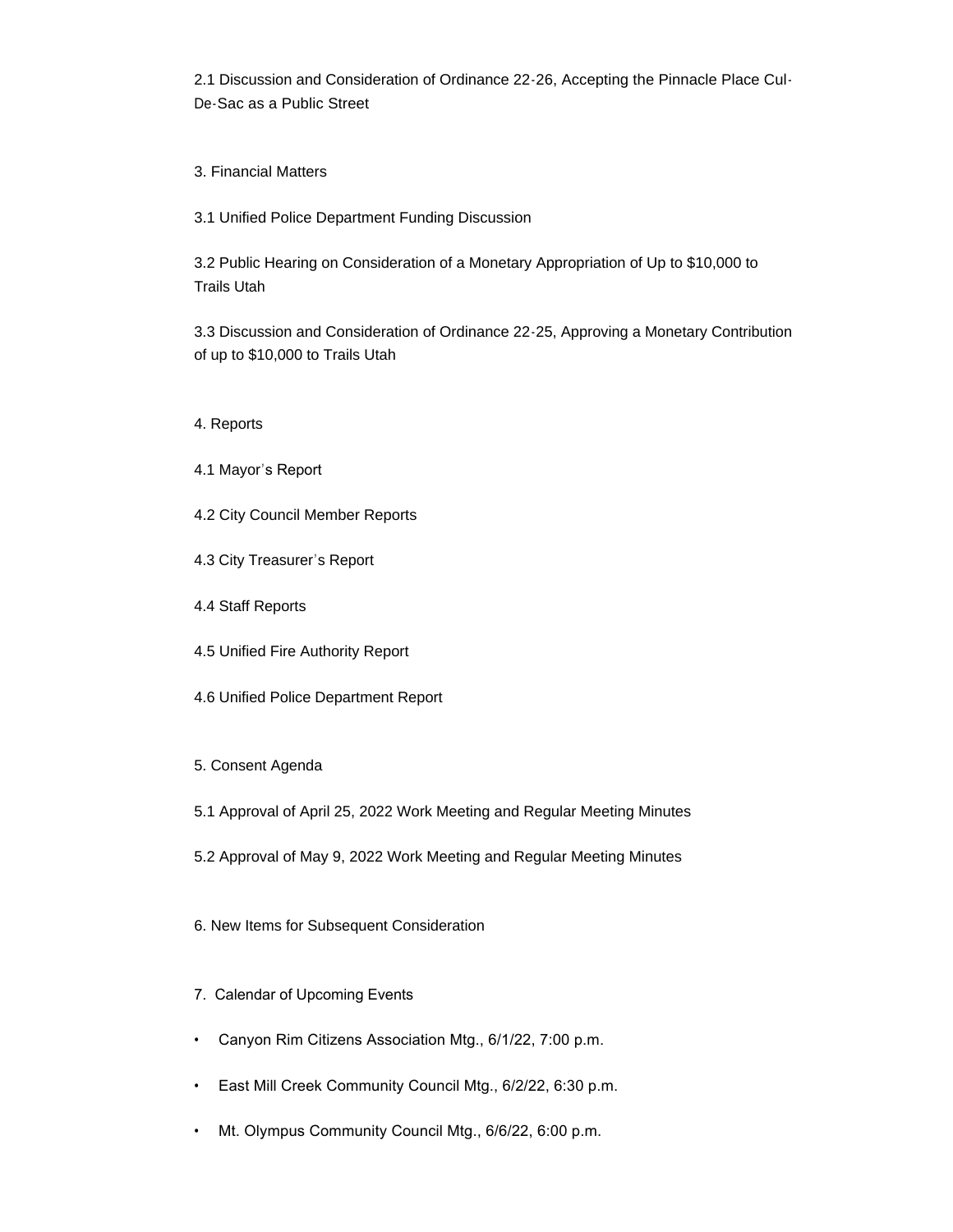- Millcreek Community Council Mtg., 6/7/22, 6:30 p.m.
- City Council Mtg., 6/13/22, 7:00 p.m.

8. Closed Session (If Needed)

The Council may convene in a closed session to discuss items as provided by Utah Code Ann. §52-4-205.

9. Adjournment

Community Reinvestment Agency Convening

1. Status Update on Wasatch Community Reinvestment Project Area

2. Consideration of Resolution 22-08, Approving a Participation Agreement with PRI Millcreek, LLC

3. Approval of April 25, 2022 Regular Meeting Minutes

4. Adjournment

In accordance with the Americans with Disabilities Act, Millcreek will make reasonable accommodation for participation in the meeting. Individuals may request assistance by contacting the ADA Coordinator, 801-214-2751 or khansen@millcreek.us, at least 48 hours in advance of the meeting.

Public Comment Policy and Procedure: The purpose of public comment is to allow citizens to address items on the agenda. Citizens requesting to address the Council may be asked to complete a written comment form and present it to the City Recorder. In general, the Chair will allow an individual two minutes to address the Council. A spokesperson, recognized as representing a group in attendance, may be allowed up to five minutes. At the conclusion of the citizen comment time, the Chair may direct staff to assist the citizen on the issue presented; direct the citizen to the proper administrative department(s); or take no action. This policy also applies to all public hearings. Citizens may also submit written requests (outlining their issue) for an item to be considered at a future council meeting. The Chair may place the item on the agenda under citizen comments; direct staff to assist the citizen; direct the citizen to the proper administrative departments; or take no action. Public comment can be submitted via the City's website at: https://millcreek.us/FormCenter/Contact-Us-5/Public-Comments-61.

The meeting will be live streamed via the City's website at: https://millcreek.us/373/Meeting-Live-Stream. The Council may convene in an electronic meeting. Council members may participate from remote locations and may be connected